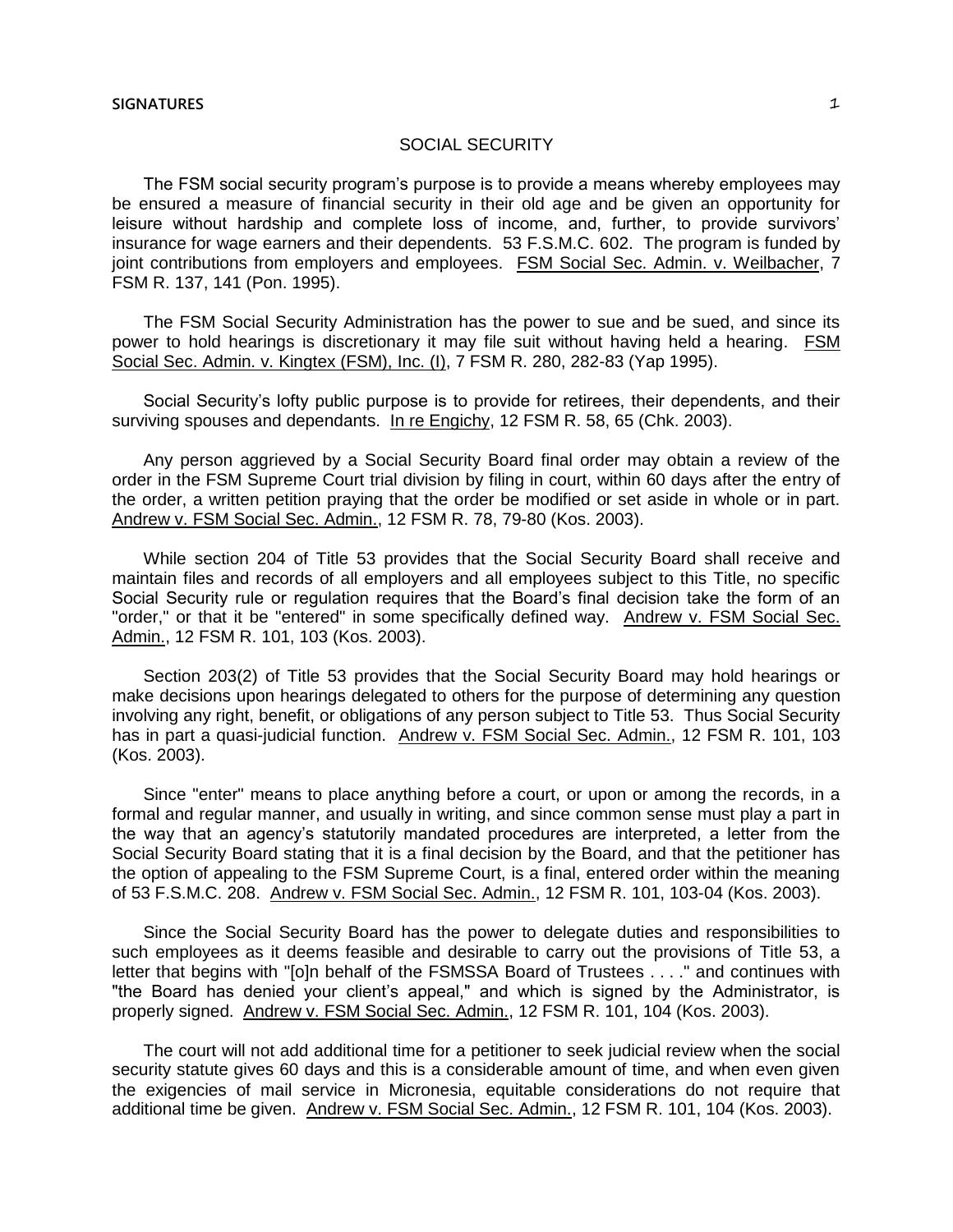An appeal from a Social Security Board decision will be determined on the record below and not on a trial de novo because, under 53 F.S.M.C. 708, the Board must certify and file in court a copy of the record. The Board's findings as to the facts, if supported by competent, material, and substantial evidence, will be conclusive. If either party applies for leave to adduce additional material evidence, and shows to the court's satisfaction that there were reasonable grounds for failure to adduce the evidence in the hearing before the Board or its authorized representatives and that such evidence is competent, material, and substantial, the court may order the Board to take the additional evidence to be adduced upon the hearing in such manner and upon such conditions as the court considers proper. Clarence v. FSM Social Sec. Admin., 12 FSM R. 635, 636 (Kos. 2004).

By failing to respond to Social Security's motion in limine that seeks to preclude the plaintiff from adducing any further evidence on appeal beyond that which is part of the record of proceedings before the Social Security Board, the plaintiff has not shown that there were reasonable grounds for failure to adduce competent, material, and substantial evidence before the Board and that this evidence should be (but is not) part of the record of the proceedings, and thus the motion will be granted. Clarence v. FSM Social Sec. Admin., 12 FSM R. 635, 637 (Kos. 2004).

Although preserving the integrity of the FSM social security system is a matter of concern to all FSM citizens, when Social Security has offered no argument why the court should depart from the general rule that municipal entities are immune from garnishment, a motion for issuance of a writ of garnishment directed toward the assets of a municipality will be denied. FSM Social Sec. Admin. v. Lelu Town, 13 FSM R. 60, 62 (Kos. 2004).

An appeal under 53 F.S.M.C. 708 to the FSM Supreme Court trial division from a Social Security Board final order is on the record except when a person aggrieved by such an order makes a showing that there were reasonable grounds for failure to adduce the evidence in the hearing before the Board or its authorized representatives. In that event, the party may apply to the court for leave to adduce additional material evidence. When no such showing is made of a reasonable failure to elicit evidence, the question that remains is whether the Board's final order rests on findings of fact that are supported by competent, material, and substantial evidence. If the court so concludes, then the findings of fact are conclusive. The trial court's disposition of the appeal on the record is final, subject to review by the Supreme Court appellate division. Clarence v. FSM Social Sec. Admin., 13 FSM R. 150, 152 (Kos. 2005).

Although, it would have been desirable for the claimant to have undergone vision testing as contemplated by the Board, the question under 53 F.S.M.C. 708 is whether there are now facts of record, supported by competent, material, and substantial evidence, sufficient for the findings of the Board to be deemed conclusive and when on a review of the record, the court finds that there is sufficient evidence in the record to deny the disability claim, it will affirm the Board's final decision in its entirety. Clarence v. FSM Social Sec. Admin., 13 FSM R. 150, 153 (Kos. 2005).

The existence of employees without social security numbers cannot relieve an employer of liability for social security contributions for those employees. Ensuring that all employees have, or acquire, properly issued social security numbers, is the employer's responsibility. An employer cannot avoid liability for social security contributions by not reporting an employee's social security number or by employing someone without a social security number. FSM Social Sec. Admin. v. Fefan Municipality, 14 FSM R. 544, 547 (Chk. 2007).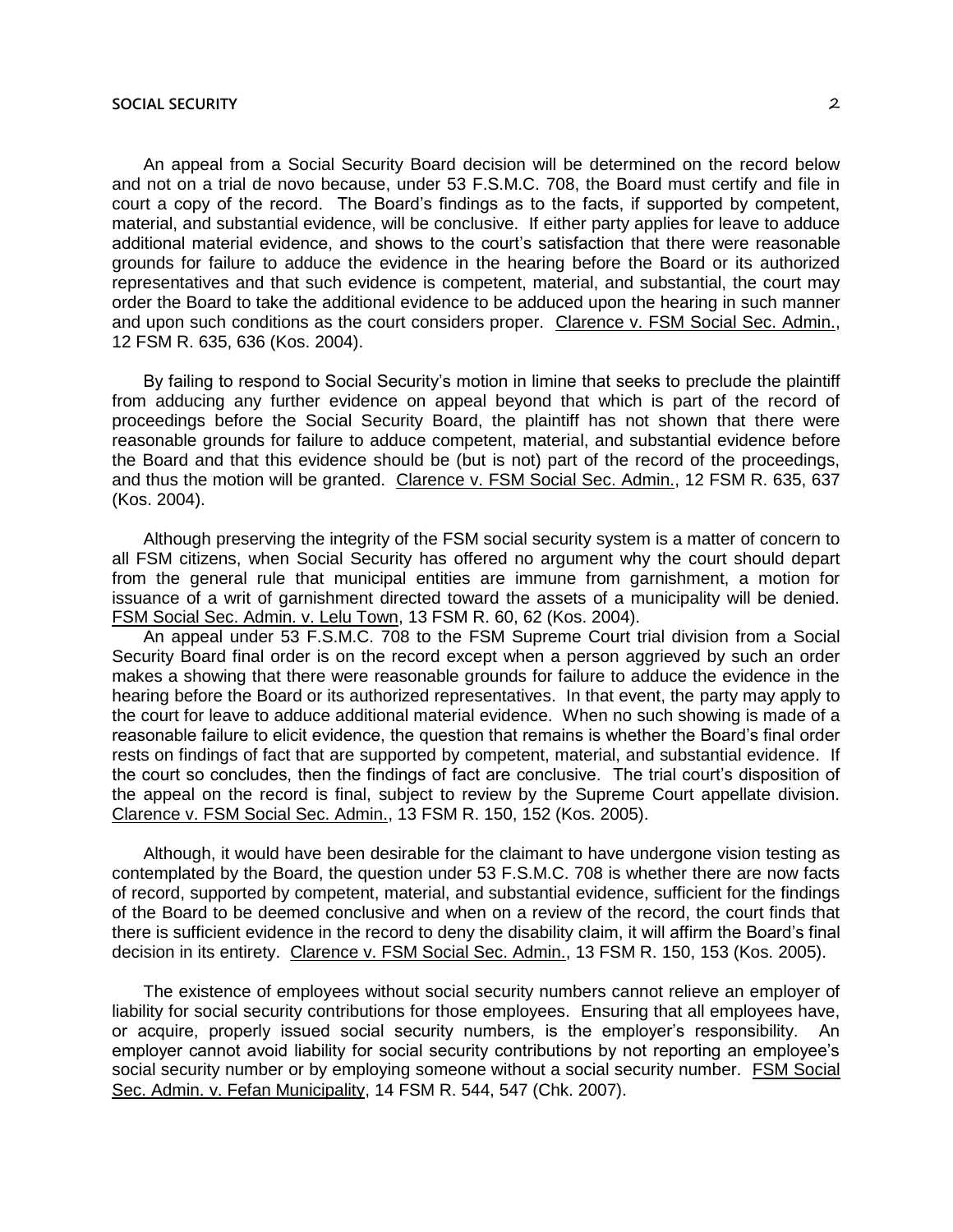When the court reviews appeals from Social Security decisions, the findings of the Social Security Board as to the facts will be conclusive if supported by competent, material, and substantial evidence. Alokoa v. FSM Social Sec. Admin., 16 FSM R. 271, 276 (Kos. 2009).

On an appeal from an FSM administrative agency, the court, under the Administrative Procedures Act, must hold unlawful and set aside agency actions and decisions found to be arbitrary, capricious, an abuse of discretion, or otherwise not in accordance with law; or contrary to constitutional right, power, privilege, or immunity; or without substantial compliance with the procedures required by law. These Administrative Procedures Act provisions apply to all agency action unless Congress by law provides otherwise and it applies to the Social Security Administration appeals because no part of the Social Security Act provides otherwise. Alokoa v. FSM Social Sec. Admin., 16 FSM R. 271, 276 (Kos. 2009).

A claims denial made before the due date to submit supporting documents is arbitrary and capricious and will be vacated by the court and remanded for further proceedings. Alokoa v. FSM Social Sec. Admin., 16 FSM R. 271, 277 (Kos. 2009).

The timeframe in which to appeal a decision of the FSMSSA Board is governed by 53 F.S.M.C. 708, which provides that any person aggrieved by a final order of the Board may obtain a review of the order in the FSM Supreme Court trial division by filing in court, within 60 days after the entry of the order, a written petition praying that the order be modified or set aside in whole or in part. Palikkun v. FSM Social Sec. Admin., 19 FSM R. 314, 316 (Kos. 2014).

When the Social Security Board's decision was entered on August 27, 2013, and was received by the plaintiff on September 17, 2013, the 60-day deadline would fall on October 26, 2013, which would have given the plaintiff 39 days to file her claim after service of the Board's decision. She thus had adequate time to file her claim, and when she failed to file her claim in time pursuant to 53 F.S.M.C. 708, the court is unwilling to extend the timeframe to file a claim when the statute's language is clear, and the complaint will dismissed based on its filing being untimely under 53 F.S.M.C. 708. Palikkun v. FSM Social Sec. Admin., 19 FSM R. 314, 317 (Kos. 2014).

When three of the five appointed Social Security Board members are present this constitutes a valid quorum or a simple majority, and when, in adding the *ex officio* administrator, four out of the six total members are in attendance, it gives the Board valid authority to transact business. Neth v. FSM Social Sec. Admin., 19 FSM R. 639, 643 (Pon. 2015).

The Social Security Board is competent to execute its duties and responsibilities with the absence of two of the total five members. Neth v. FSM Social Sec. Admin., 19 FSM R. 639, 643 (Pon. 2015).

The FSM social security program's purpose is to provide a means whereby employees may be ensured a measure of financial security in their old age and be given an opportunity for leisure without hardship and complete loss of income, and, further, to provide survivors' insurance for wage earners and their dependents. It is funded by joint contributions from employers and employees. Neth v. FSM Social Sec. Admin., 19 FSM R. 639, 643 (Pon. 2015).

Social Security's public purpose is to provide for retirees, their dependents, and their surviving spouses and dependents. Neth v. FSM Social Sec. Admin., 19 FSM R. 639, 643 (Pon. 2015).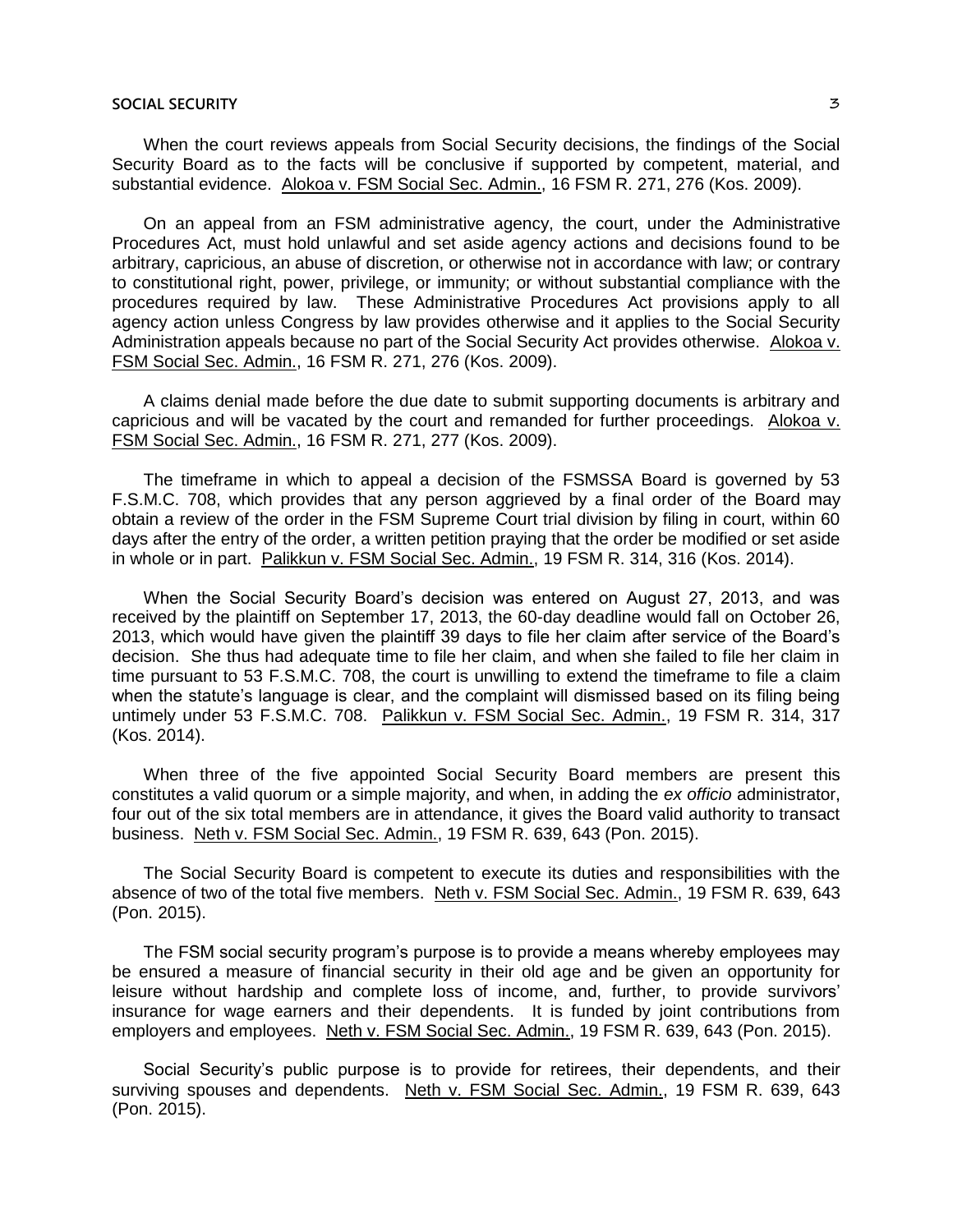The power to appoint and confirm members of the Social Security Board is vested in the national government's Executive and Legislative branches. To halt the Board's function when all vacancies are not filled would adversely affect the Social Security's function as a whole, and would be detrimental to the livelihood of social security benefit recipients. Neth v. FSM Social Sec. Admin., 19 FSM R. 639, 643 (Pon. 2015).

When three members are present along with the Administrator, the Social Security Board is competent to transact business. Neth v. FSM Social Sec. Admin., 19 FSM R. 639, 643 (Pon. 2015).

Under 53 F.S.M.C. 708, an appeal to the FSM Supreme Court trial division from a Social Security Board final order is on the record except when a person aggrieved by the order makes a showing that there were reasonable grounds for failure to adduce the evidence in the hearing before the Board or its authorized representatives. In that event, the party may apply to the court for leave to adduce additional material evidence. Hadley v. FSM Social Sec. Admin., 20 FSM R. 197, 199 (Pon. 2015).

When no showing is made of a reasonable failure to elicit evidence before the Social Security Board, the question that remains is whether the Board's final order rests on findings of fact that are supported by competent, material, and substantial evidence. If the court so concludes, then the findings of fact are conclusive. Hadley v. FSM Social Sec. Admin., 20 FSM R. 197, 199 (Pon. 2015).

The trial court's disposition of a Social Security appeal on the record is final, subject to review by the appellate division. Hadley v. FSM Social Sec. Admin., 20 FSM R. 197, 199 (Pon. 2015).

When the court reviews appeals from Social Security decisions, the Social Security Board's findings as to the facts are conclusive if supported by competent, material, and substantial evidence. Hadley v. FSM Social Sec. Admin., 20 FSM R. 197, 200 (Pon. 2015).

Under 53 F.S.M.C. 708, an appeal to the FSM Supreme Court trial division from a Social Security Board final order is on the record except when the person aggrieved by the order makes a showing that there were reasonable grounds for failure to adduce the evidence in the hearing before the Board or its authorized representatives. In that event, the party may apply to the court for leave to adduce additional material evidence. Louis v. FSM Social Sec. Admin., 20 FSM R. 268, 271 (Pon. 2015).

When no showing is made of a reasonable failure to elicit evidence before the Social Security Board, the question that remains is whether the Board's final order rests on findings of fact that are supported by competent, material, and substantial evidence, and if the court so concludes, then the findings are conclusive. The trial court's disposition of the appeal on the record is final, subject to review by the appellate division. Louis v. FSM Social Sec. Admin., 20 FSM R. 268, 271 (Pon. 2015).

On an appeal from an FSM administrative agency, the court, under the Administrative Procedures Act, must hold unlawful and set aside agency actions and decisions found to be arbitrary, capricious, an abuse of discretion, or otherwise not in accordance with law; or contrary to constitutional right, power, privilege, or immunity; or without substantial compliance with the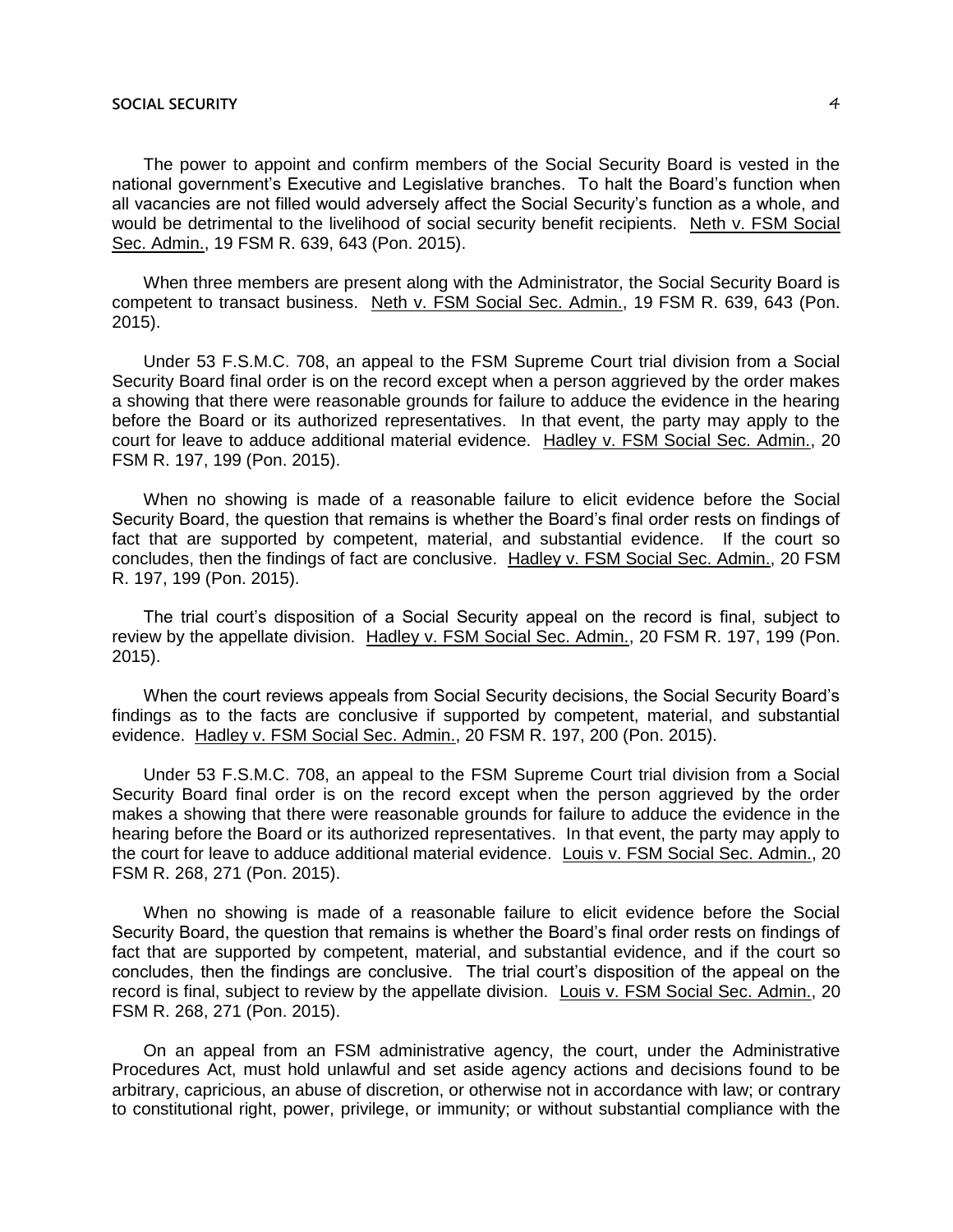procedures required by law. These APA provisions apply to all agency action unless Congress by law provides otherwise and they apply to the Social Security Administration appeals because no part of the Social Security Act provides otherwise. Louis v. FSM Social Sec. Admin., 20 FSM R. 268, 271 (Pon. 2015).

When the court reviews appeals from Social Security decisions, the Social Security Board's findings as to the facts are conclusive if supported by competent, material, and substantial evidence. Louis v. FSM Social Sec. Admin., 20 FSM R. 268, 272 (Pon. 2015).

Social Security regulations allow wage earners to adopt after their 55th birthday under extremely limited circumstances. Neth v. FSM Social Sec. Admin., 20 FSM R. 362, 365 n.1 (Pon. 2016).

Any person aggrieved by a final order of the Social Security Board may obtain a review of the order in the FSM Supreme Court trial division by filing in court, within 60 days after the entry of the order, a written petition praying that the order be modified or set aside in whole or in part. A copy of the petition must be served on the Board, by service on its secretary or other designated agent, and thereupon the Board must certify and file in court a copy of the record upon which the order was entered. Neth v. FSM Social Sec. Admin., 20 FSM R. 362, 366 (Pon. 2016).

The Social Security Board's findings as to the facts, if supported by competent, material, and substantial evidence, is conclusive. If either party applies to the court for leave to adduce additional material evidence and shows to the court's satisfaction that there were reasonable grounds for failure to adduce the evidence in the hearing before the Board or its authorized representatives, and that such evidence is competent, material, and substantial, the court may order the Board to take additional evidence to be adduced in the hearing in such manner and upon such conditions as the court considers proper. The Board may modify its findings and order after receipt of further evidence together with any modified or new findings or order. The court's judgment on the record shall be final, subject to review by the Supreme Court appellate division on any aggrieved party's petition, including the Board's, within 60 days from judgment. Neth v. FSM Social Sec. Admin., 20 FSM R. 362, 366, 372 (Pon. 2016).

On an appeal from an FSM administrative agency, the court, under the Administrative Procedures Act, must hold unlawful and set aside agency actions and decisions found to be arbitrary, capricious, an abuse of discretion, or otherwise not in accordance with law; or contrary to constitutional right, power, privilege, or immunity; or without substantial compliance with the procedures required by law. These Administrative Procedures Act provisions apply to all agency action unless Congress by law provides otherwise and it applies to Social Security Administration appeals because no part of the Social Security Act provides otherwise. Neth v. FSM Social Sec. Admin., 20 FSM R. 362, 366 (Pon. 2016).

In a matter of first impression, the court may look to case law of other jurisdictions, particularly the United States, for comparison and guidance. Neth v. FSM Social Sec. Admin., 20 FSM R. 362, 367 (Pon. 2016).

Regulations may be promulgated to assure efficiency, accuracy, and proficiency in carrying out the objectives of Title 53. These regulations also provide restrictions to prevent abuse and to regulate violations in order to protect the Social Security system. Neth v. FSM Social Sec. Admin., 20 FSM R. 362, 368 (Pon. 2016).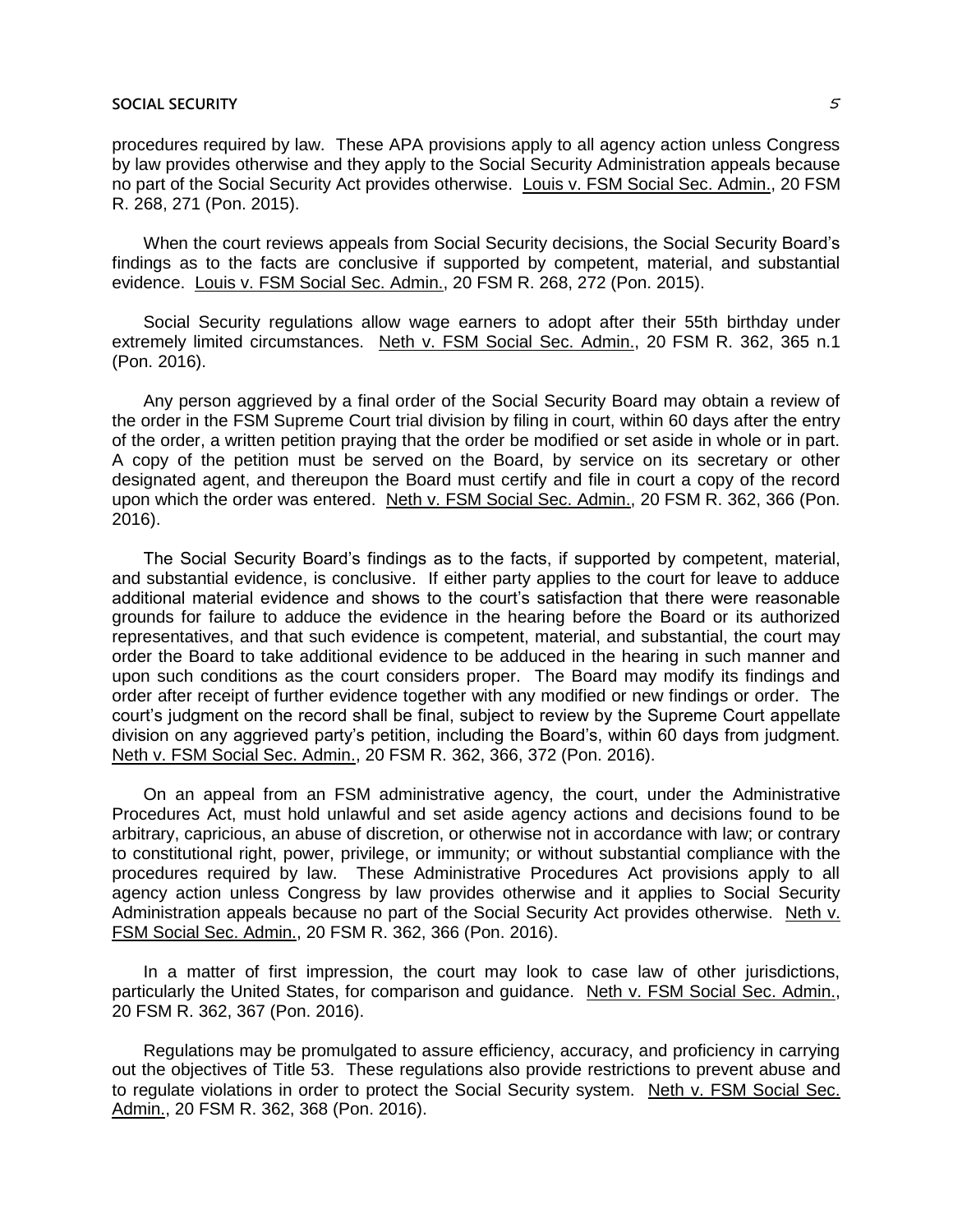FSM Social Security's statutory scheme is not unconstitutional. Neth v. FSM Social Sec. Admin., 20 FSM R. 362, 369 (Pon. 2016).

Parties who appeal decisions of the Social Security Board may enter additional evidence for the court's consideration. Neth v. FSM Social Sec. Admin., 20 FSM R. 362, 370 (Pon. 2016).

The Social Security Administrator is responsible for the general administration of the Social Security System, and has a wide range of discretion as part of his or her administrative powers. Decisions made pursuant to the Administrator's discretionary power are also subject to the Social Security Board's review. Neth v. FSM Social Sec. Admin., 20 FSM R. 362, 371-72 (Pon. 2016).

Any person aggrieved by a final order of the Social Security Board may obtain a review of the order in the FSM Supreme Court trial division by filing in court, within 60 days after the entry of the order, a written petition praying that the order be modified or set aside in whole or in part. Miguel v. FSM Social Sec. Admin., 20 FSM R. 475, 478 (Pon. 2016).

On an appeal from an FSM administrative agency, the court, under the Administrative Procedures Act, must hold unlawful and set aside agency actions and decisions found to be arbitrary, capricious, an abuse of discretion, or otherwise not in accordance with law; or contrary to constitutional right, power, privilege, or immunity; or without substantial compliance with the procedures required by law. This applies to all agency action unless Congress by law provides otherwise and it applies to the Social Security Administration appeals since no part of the Social Security Act provides otherwise. Miguel v. FSM Social Sec. Admin., 20 FSM R. 475, 478 (Pon. 2016).

Social Security's statutory scheme is not unconstitutional, and the exercise of its investigatory functions, which would include the request for evidence of dependency in adoption matters, is lawful as long as it is authorized by law. Thus, Social Security regulations are not *ultra vires*. Miguel v. FSM Social Sec. Admin., 20 FSM R. 475, 479 (Pon. 2016).

Parties who appeal Social Security Board decisions are allowed to enter additional evidence for the court's consideration. Miguel v. FSM Social Sec. Admin., 20 FSM R. 475, 480 (Pon. 2016).

The Social Security Administrator is given a wide range of discretion as part of his or her administrative powers. Decisions made under the Administrator's discretionary power are also subject to the review by the Board, as well as the FSM Supreme Court. In addition to this discretionary authority, the regulations detail different criteria that the Administrator may follow in forming a decision. Miguel v. FSM Social Sec. Admin., 20 FSM R. 475, 481 (Pon. 2016).

An appeal from a Social Security Board decision will be determined based on the administrative hearing record, other documents as submitted by the parties, and the oral arguments as presented before the court and not on a trial de novo. Miguel v. FSM Social Sec. Admin., 20 FSM R. 475, 482 (Pon. 2016).

Uunder 53 F.S.M.C. 708, the court's review of Social Security decisions is limited to issues determined on the record at the administrative level. Miguel v. FSM Social Sec. Admin., 20 FSM R. 475, 482 (Pon. 2016).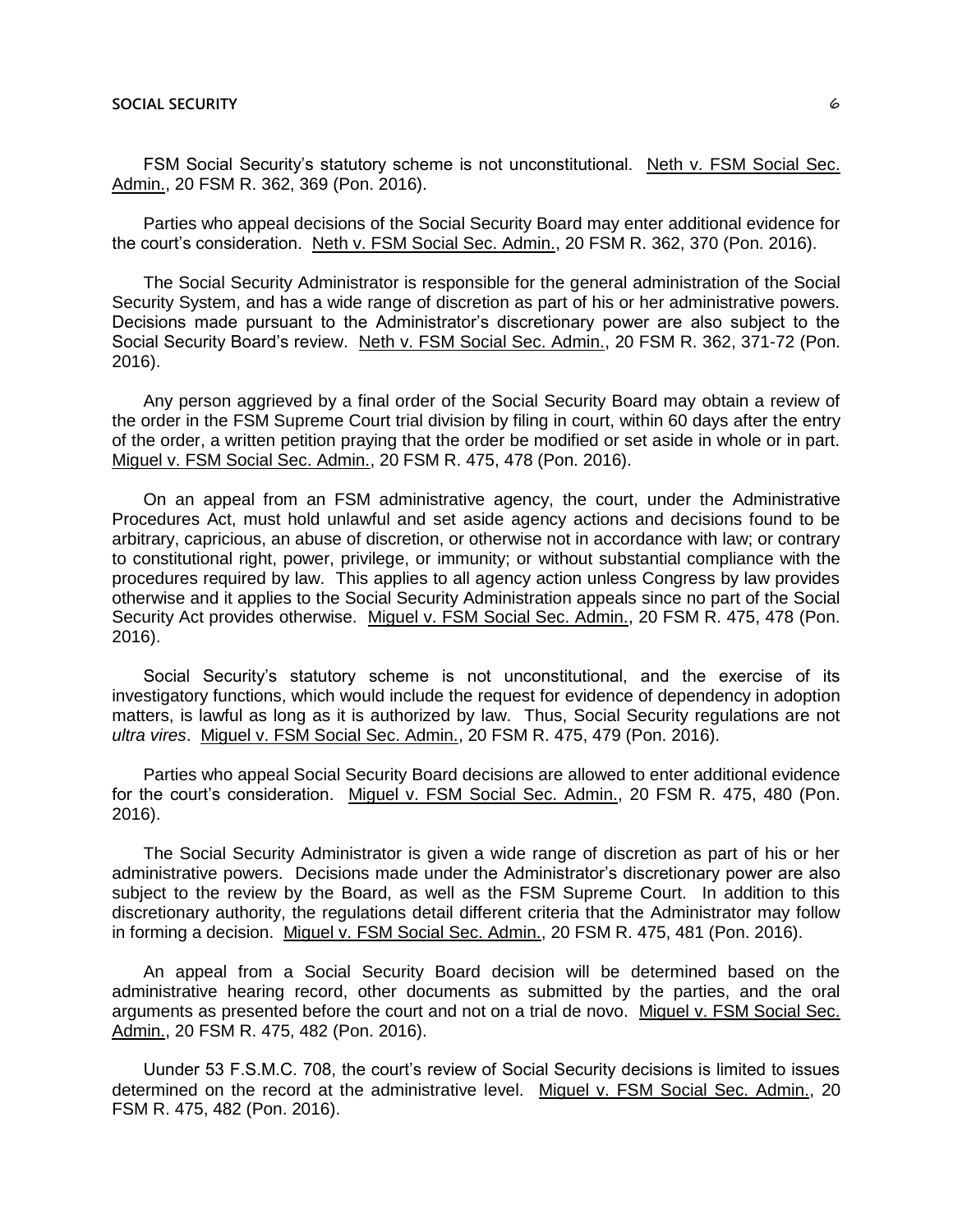Since, by statute, the findings of the Social Security Board as to the facts, if supported by competent, material, and substantial evidence, are conclusive, the statute thus requires that the court use the "substantial evidence" or "reasonableness" standard of review. Thalman v. FSM Social Sec. Admin., 20 FSM R. 625, 628 (Yap 2016).

The Administrative Procedures Act provisions apply to all agency action unless Congress by law provides otherwise, and it applies to the Social Security Administration appeals because no part of the Social Security Act provides otherwise. Seiola v. FSM Social Sec. Admin., 21 FSM R. 205, 209 (Pon. 2017).

Summary judgment will be denied when there is a genuine issue of material fact to be determined through trial on the issue of light work available to the disability applicant, and because of the conflicting findings in the reports, abstracts, and testimonies on the applicant's disability. Seiola v. FSM Social Sec. Admin., 21 FSM R. 205, 213 (Pon. 2017).

Anyone aggrieved by a Social Security Board final order may obtain a review of the order in the FSM Supreme Court trial division by filing in court, within 60 days after the entry of the order, a written petition praying that the order be modified or set aside in whole or in part. Celestine v. FSM Social Sec. Admin., 21 FSM R. 263, 266 (Pon. 2017).

Under the Administrative Procedures Act, the court must, on an appeal from an FSM administrative agency, hold unlawful and set aside agency actions and decisions found to be arbitrary, capricious, an abuse of discretion, or otherwise not in accordance with law; or contrary to constitutional right, power, privilege, or immunity; or without substantial compliance with the procedures required by law. These provisions apply to all agency action unless Congress by law provides otherwise, and it applies to Social Security Administration appeals because the Social Security Act does not provide otherwise. Celestine v. FSM Social Sec. Admin., 21 FSM R. 263, 266 (Pon. 2017).

Since the Administrative Procedures Act applies to all agency action unless Congress by law provides otherwise, it applies to the Social Security Administration because no part of the Social Security Act provides otherwise. Eliam v. FSM Social Sec. Admin., 21 FSM R. 412, 415 (App. 2018).

Statutory authority for judicial review of a Social Security Board decision provides that the Board's findings as to the facts, if supported by competent, material and substantial evidence, are conclusive. Eliam v. FSM Social Sec. Admin., 21 FSM R. 412, 415-16 (App. 2018).

Generally there are three possible standards of review for administrative decisions: 1) arbitrary and capricious or abuse of discretion; 2) reasonableness or substantial evidence; and 3) de novo or agreement review. Judicial review of social security law cases, because the statute expressly uses the words "reasonableness" and "substantial," uses the intermediate standard. Eliam v. FSM Social Sec. Admin., 21 FSM R. 412, 416 (App. 2018).

Since 53 F.S.M.C. 703 expressly grants Social Security rule-making power, judicial review is limited to determining whether the promulgated regulations exceed the statutory authority, which is an issue of law reviewed de novo on appeal. Eliam v. FSM Social Sec. Admin., 21 FSM R. 412, 416 (App. 2018).

53 F.S.M.C. 703 delegates to the Social Security Administration authority to promulgate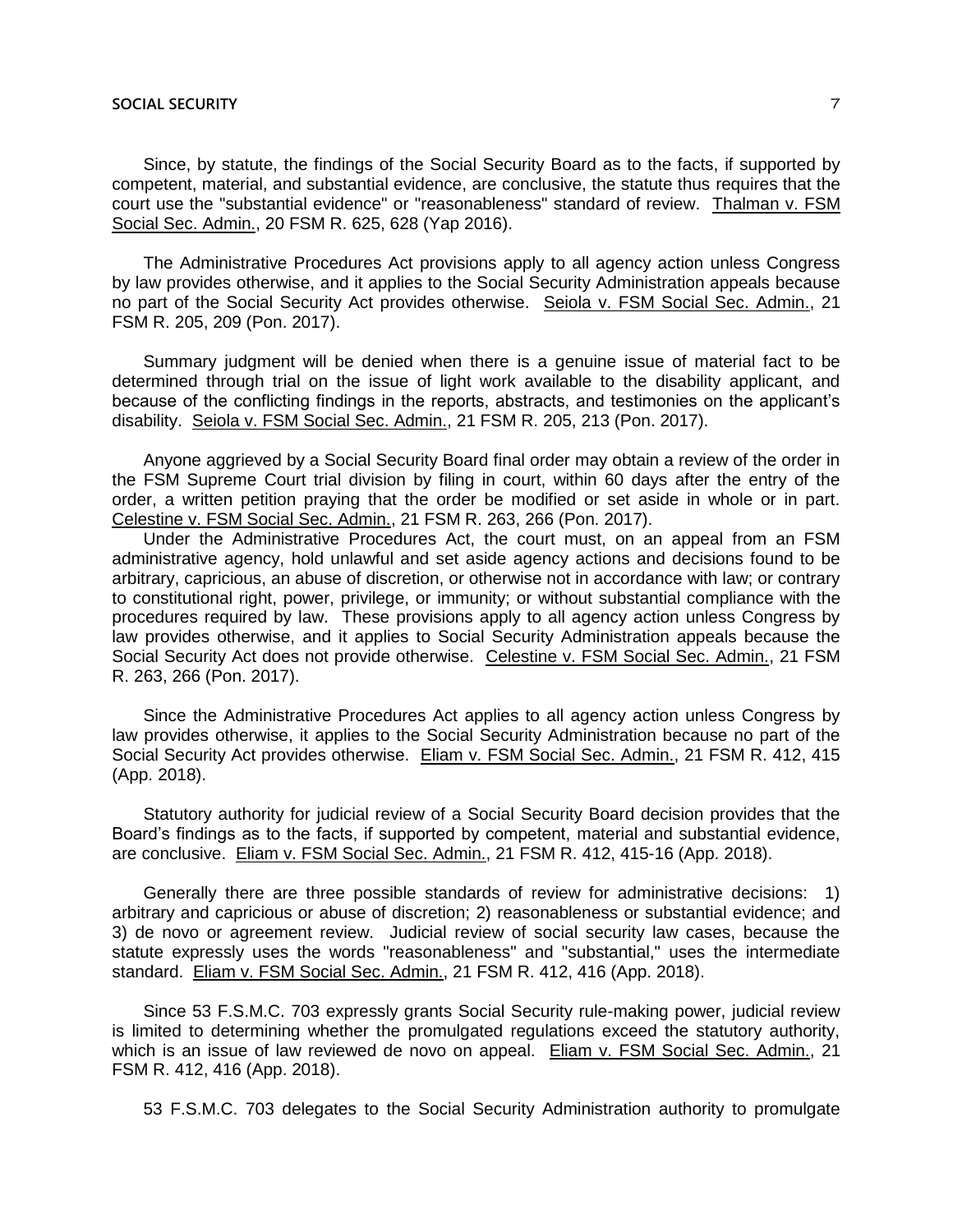regulations and provides that the Board may, pursuant to the Administrative Procedures Act, adopt, amend, or rescind regulations for the administration of the Social Security law. Eliam v. FSM Social Sec. Admin., 21 FSM R. 412, 416 (App. 2018).

The FSM Social Security Act is patterned after United States statutes, and it is well settled rule of statutory construction that a statute adopted from another jurisdiction is presumed to have been adopted as construed by that jurisdiction's courts. Eliam v. FSM Social Sec. Admin., 21 FSM R. 412, 417 (App. 2018).

An appeal under 53 F.S.M.C. 708 to the FSM Supreme Court trial division from a Social Security Board final order is on the record except if the aggrieved person shows that there were reasonable grounds for failure to adduce the evidence in the Board hearing. When no showing is made of a reasonable failure to elicit evidence, the question that remains is whether the Board's final order rests on findings of fact that are supported by competent, material, and substantial evidence. If so, then the findings of fact are conclusive, and the trial court's disposition of the appeal on the record is final, subject to review by the Supreme Court appellate division. Robert v. FSM Social Sec. Admin., 21 FSM R. 490, 492 (Kos. 2018).

On an appeal from an FSM administrative agency, the court, under the Administrative Procedures Act, must hold unlawful and set aside agency actions and decisions found to be arbitrary, capricious, an abuse of discretion, or otherwise not in accordance with law; or contrary to constitutional right, power, privilege, or immunity; or without substantial compliance with the procedures required by law. This applies to all agency action unless Congress by law provides otherwise, and it applies to the Social Security Administration appeals because the Social Security Act does not provide otherwise. Robert v. FSM Social Sec. Admin., 21 FSM R. 490, 492-93 (Kos. 2018).

Businesses are required by law to maintain both gross revenue and wage and salary information records. FSM Dev. Bank v. Salomon, 22 FSM R. 175, 182 (Pon. 2019).

Although the Social Security Administrator is required to receive and maintain files and records of all employers and all employees, such records shall not be disclosed to any person except as may be required to administer the FSM Social Security laws. FSM Dev. Bank v. Salomon, 22 FSM R. 175, 183 (Pon. 2019).

#### ─ Claims and Benefits

Social Security benefits are not subject to execution, attachment, or garnishment and are not assignable except as provided in the FSM Social Security Act. Rodriguez v. Bank of the FSM, 11 FSM R. 367, 377 (App. 2003).

When the judgment-debtor's Social Security retirement benefits are received by him and have not been subjected to any sort of direct levy, allotment or garnishment or any execution, attachment, or assignment of these benefits and when these benefits may be commingled with any other income the debtor may have available to him, and from these funds he meets his living expenses and his other obligations, the trial court's order in aid of judgment does not require that the payment come from any particular source of income. Rodriguez v. Bank of the FSM, 11 FSM R. 367, 379 (App. 2003).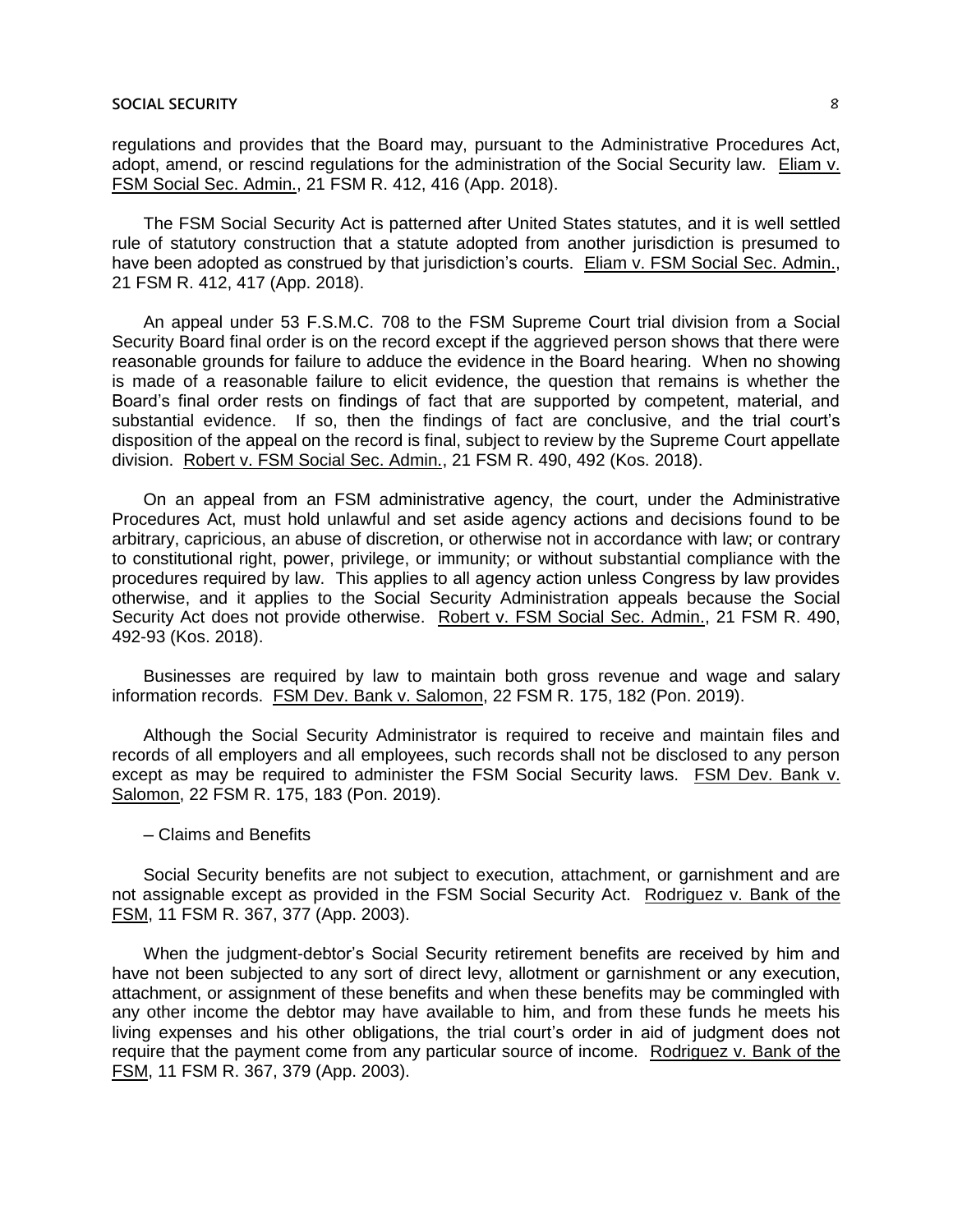When 53 F.S.M.C. 604 does not contain the broader language of, "or other legal processes," it cannot be interpreted in a manner identical to the U.S. statute that does. The FSM provision is more restrictive than the U.S. provision, as it protects Social Security benefits only from execution, attachment, garnishment, and assignment and not from other legal processes. Rodriguez v. Bank of the FSM, 11 FSM R. 367, 379 (App. 2003).

There is no violation of the 53 F.S.M.C. 604 susceptibility of benefits rule, when there has been no execution, attachment, garnishment, or assignment of the judgment-debtor's Social Security retirement benefits and when the trial court's order in aid of judgment specifically found that the judgment-debtor would have sufficient funds for his and his dependents' basic support. Rodriguez v. Bank of the FSM, 11 FSM R. 367, 380 (App. 2003).

Social security benefits are not subject to probate, as the Social Security Board, not the court, has initial jurisdiction over applications for social security benefits, whether by a surviving spouse or surviving children. The procedure for such applications is set forth in the Social Security Act. In re Estate of Manas, 15 FSM R. 609, 611 (Chk. S. Ct. Tr. 2008).

Actual dependency upon the adoptive parent is a prerequisite for the adopted minor to receive surviving child Social Security benefits after the adoptive parent's death. Alokoa v. FSM Social Sec. Admin., 16 FSM R. 271, 276 n.2 (Kos. 2009).

Social Security does not have to wait 2½ years for claimants to supply supporting documentation for a benefits claim before it may rule on an application. Nor is Social Security to be at the mercy of claimants who promise supporting documents at some indefinite future date but fail to provide them with reasonable promptness. Alokoa v. FSM Social Sec. Admin., 16 FSM R. 271, 277 (Kos. 2009).

If it is determined that the father and mother lived in the same household as the grandfather and grandmother and that the father's income was greater than the grandfather's and the father contributed to the support of the household, Social Security would be completely justified in finding that there was no dependency by the grandsons upon the grandfather. Alokoa v. FSM Social Sec. Admin., 16 FSM R. 271, 277 (Kos. 2009).

The FSM social security non-assignment of benefits statute, 53 F.S.M.C. 604, does not bar legal process such as orders in aid of judgment from reaching FSM social security benefits. Dison v. Bank of Hawaii, 19 FSM R. 157, 161 (App. 2013).

If the trial court had taken the large step of making U.S. military retirement and U.S. social security benefits paid to FSM citizens in the FSM exempt from all legal process, that would be a judicial encroachment on Congress's power to enact laws and set public policy because those recipients would then (along with U.S. veterans) have greater judicial protection than Congress has legislated for persons (regardless of citizenship) who receive FSM social security benefits. Whether foreign retirement benefits should carry equal or greater protection from legal process than FSM social security benefits is a public policy decision to be made by the people's elected representatives in Congress, not by the unelected court. Dison v. Bank of Hawaii, 19 FSM R. 157, 161-62 (App. 2013).

Surviving spouse benefit payments are paid for each month starting with the month of death of the fully insured spouse and ending with the month preceding the month in which the surviving spouse dies or remarries. Hadley v. FSM Social Sec. Admin., 20 FSM R. 197, 199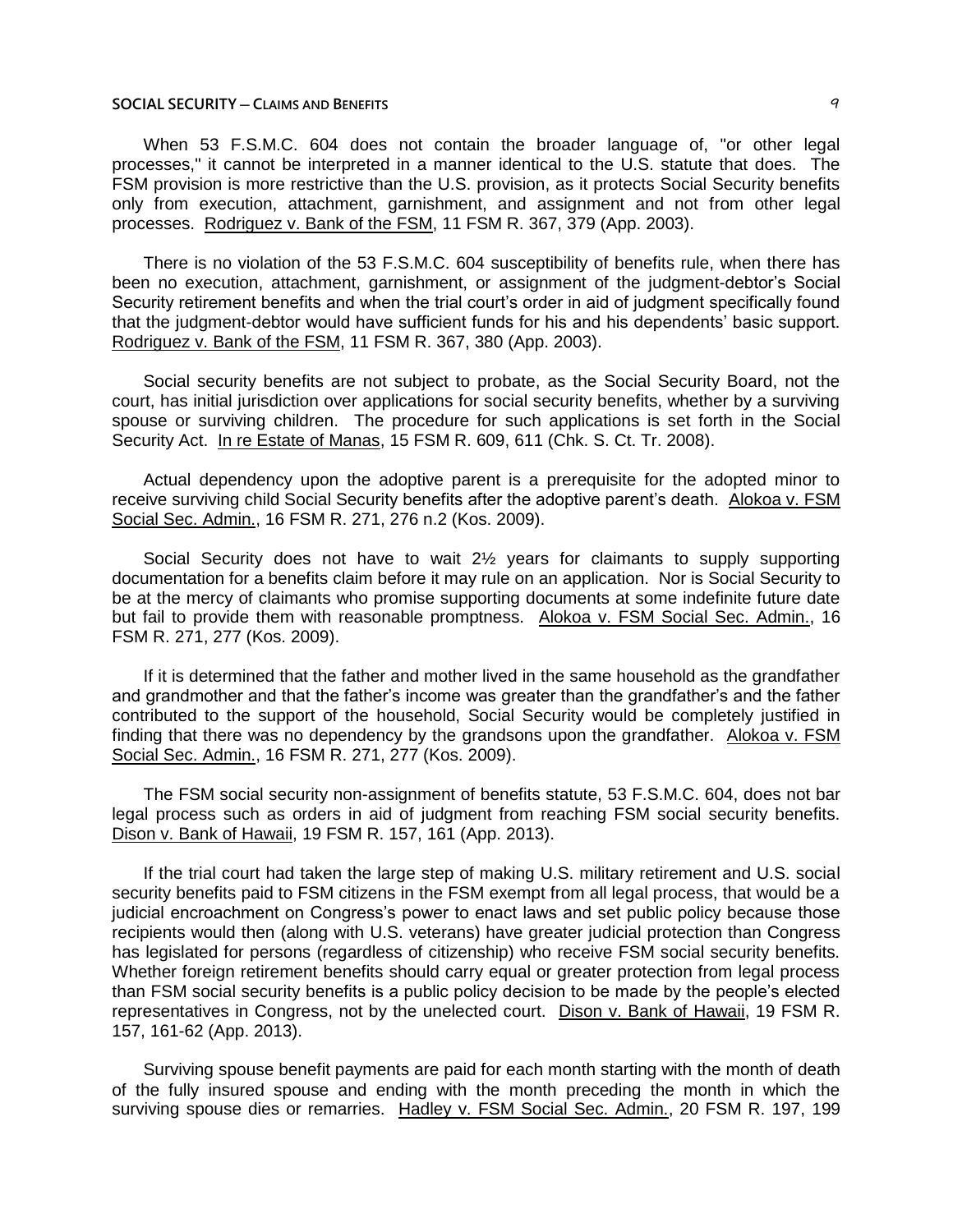(Pon. 2015).

When a woman, living together with a man for three years, has a title that is taken from the man's Pohnpeian title and that is derived from being his wife, the Social Security Board's decision to cease spousal survival benefit payments to her because she has remarried will be upheld when the evidence submitted on record, taken in its entirety, is competent, material, and substantial and supports the Board's findings in denying benefits to her based on her remarriage. Hadley v. FSM Social Sec. Admin., 20 FSM R. 197, 200-01 (Pon. 2015).

When the Social Security Board's final order denying the plaintiff benefits because of remarriage rests on findings of fact that are supported by competent, material, and substantial evidence and does not violate 17 F.S.M.C. 111(3)(b), its decision will be affirmed. Louis v. FSM Social Sec. Admin., 20 FSM R. 268, 274 (Pon. 2015).

A Social Security benefit is any retirement (old age), disability, dependent's, survivor's, or other insurance benefit prescribed in the Act. Neth v. FSM Social Sec. Admin., 20 FSM R. 362, 367 n.2 (Pon. 2016).

Social Security benefits are not vested in a property sense, in that they are subject to defeasance by act of Congress so long as that action is not arbitrary. Changing economic conditions may require that the program be modified. Neth v. FSM Social Sec. Admin., 20 FSM R. 362, 367 (Pon. 2016).

The current Social Security scheme does not automatically disburse benefits to a dependent of a wage earner who has been contributing to Social Security once a claim is made. A claimant becomes "entitled" to benefits once he or she has applied and has provided convincing evidence of entitlement. Neth v. FSM Social Sec. Admin., 20 FSM R. 362, 367 (Pon. 2016).

Because a claimant must go through the process of applying for benefits and meet certain requirements to be deemed eligible, Social Security benefits are not a property right. Neth v. FSM Social Sec. Admin., 20 FSM R. 362, 367 (Pon. 2016).

The FSM Social Security program's purpose is to provide a means whereby employees may be ensured a measure of financial security in their old age and be given an opportunity for leisure without hardship and complete loss of income, and, further, to provide survivors' insurance for wage earners and their dependents. Neth v. FSM Social Sec. Admin., 20 FSM R. 362, 368 (Pon. 2016).

A valid claim for Social Security benefits as an adopted child requires proof of adoption and of dependency of the adopted child on the wage earner. Neth v. FSM Social Sec. Admin., 20 FSM R. 362, 368 (Pon. 2016).

Changed circumstances may require the adopted child to move away and to no longer be dependent on the adopted parent. In these situations, the child no longer depends on the wage earner for support, and the child would fall outside of Social Security's statutory scheme. Neth v. FSM Social Sec. Admin., 20 FSM R. 362, 368 (Pon. 2016).

Since, if benefits are distributed by virtue of only an adoption decree, not only will this affect the financial stability and well-being of the Social Security program, Social Security would be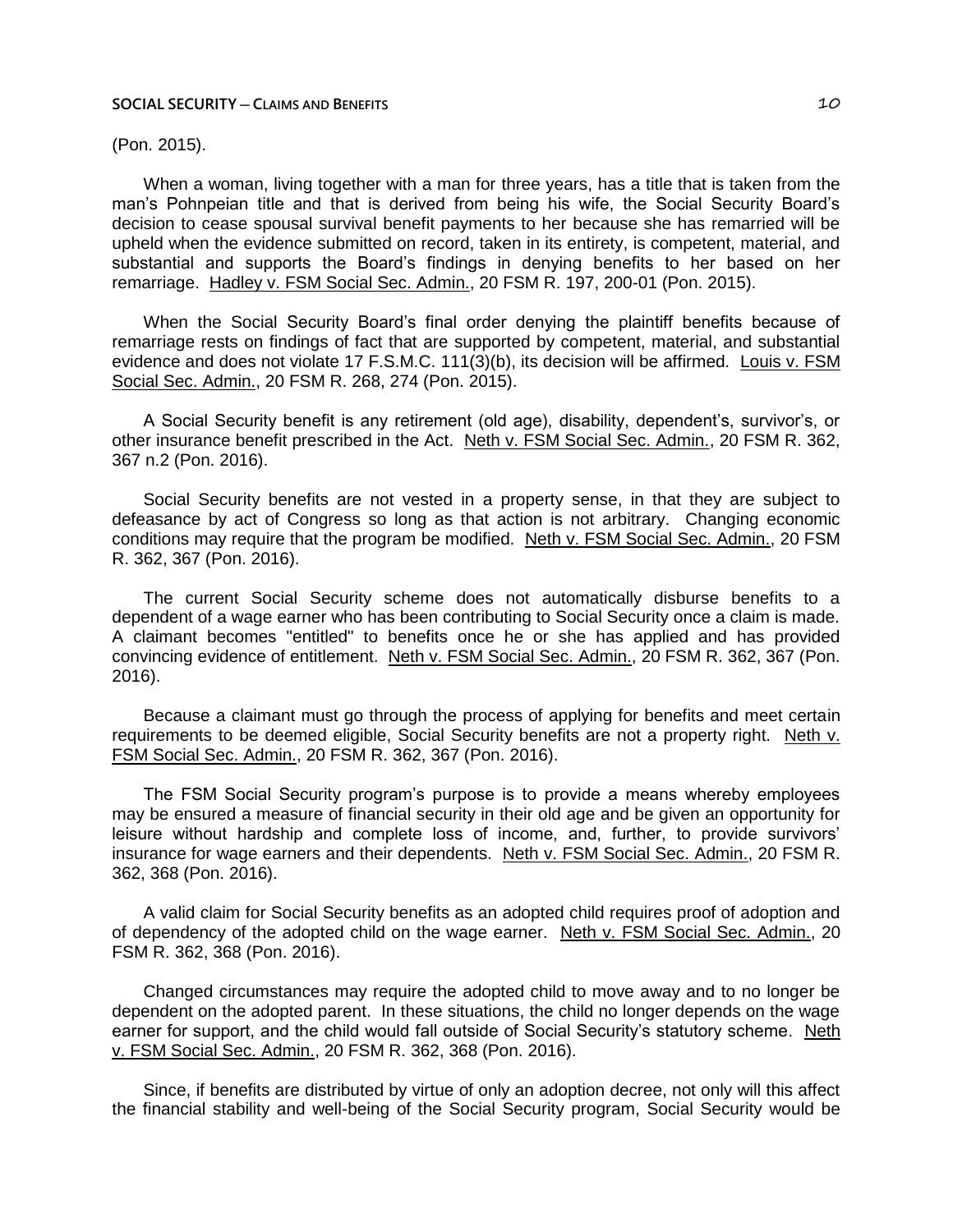vulnerable to abuse, exploitation, and misconduct. Therefore, the Social Security regulations that limit when benefits can be paid to adoptees are not *ultra vires*. Neth v. FSM Social Sec. Admin., 20 FSM R. 362, 368 (Pon. 2016).

A claimant who alleges that he has a child in his care who is living with him must provide the Social Security Administration with a signed statement to that effect when applying for benefits. If the child is under 16 or mentally incompetent, Social Security will need no more information, unless it doubts the truth of the statement. Neth v. FSM Social Sec. Admin., 20 FSM R. 362, 370 (Pon. 2016).

Social Security has the regulatory authority to request additional proof of dependency and the claimant is required to submit such proof. Actual dependency upon the adoptive parent is a prerequisite for an adopted minor to receive surviving child Social Security benefits after the adoptive parent's death. Neth v. FSM Social Sec. Admin., 20 FSM R. 362, 370-71 (Pon. 2016).

Social Security benefits are not a property right and do not disburse automatically once a claim is filed. A potential beneficiary must fulfill the requirements as set forth in Title 53 of the FSM Code and Social Security regulations before being deemed eligible to receive benefits. Miguel v. FSM Social Sec. Admin., 20 FSM R. 475, 479 (Pon. 2016).

FSM Social Security benefits are not a property right that automatically vests upon the wage earner's death and upon the filing of a claim. The proper procedure under Title 53 and the FSM Social Security Regulations must be adhered to before a claimant may be deemed eligible for benefits. Miguel v. FSM Social Sec. Admin., 20 FSM R. 475, 479 (Pon. 2016).

A valid claim for adopted child benefits requires proof of adoption and of the adopted child's dependency on the wage earner. Miguel v. FSM Social Sec. Admin., 20 FSM R. 475, 479 (Pon. 2016).

Social Security has the regulatory authority to request additional proof of dependency and the claimant is required to submit such proof. Miguel v. FSM Social Sec. Admin., 20 FSM R. 475, 480 (Pon. 2016).

For Social Security benefit purposes, a disability is the inability to engage in any substantial gainful employment by reason of any medically determinable physical or mental impairment which can be expected to result in death or which has lasted or can be expected to last for a continuous period of not less than 12 months. Substantial gainful employment is not only an inability to engage in the applicant's previous occupation or work, but also means that based on the applicant's education, experience, and limitations, there are no other occupations that the applicant could perform. Thalman v. FSM Social Sec. Admin., 20 FSM R. 625, 628 (Yap 2016).

Persons are entitled to Social Security disability benefits if they are currently and fully insured, are disabled and have been so for at least three full calendar months, and have filed a complete application with the Social Security Administrator for disability insurance. Thalman v. FSM Social Sec. Admin., 20 FSM R. 625, 628 (Yap 2016).

A Social Security claimant becomes entitled to benefits once he or she has applied and has provided convincing evidence of entitlement. A Social Security benefit applicant is responsible for providing the evidence needed to prove his or her entitlement to Social Security benefits. Thalman v. FSM Social Sec. Admin., 20 FSM R. 625, 628 (Yap 2016).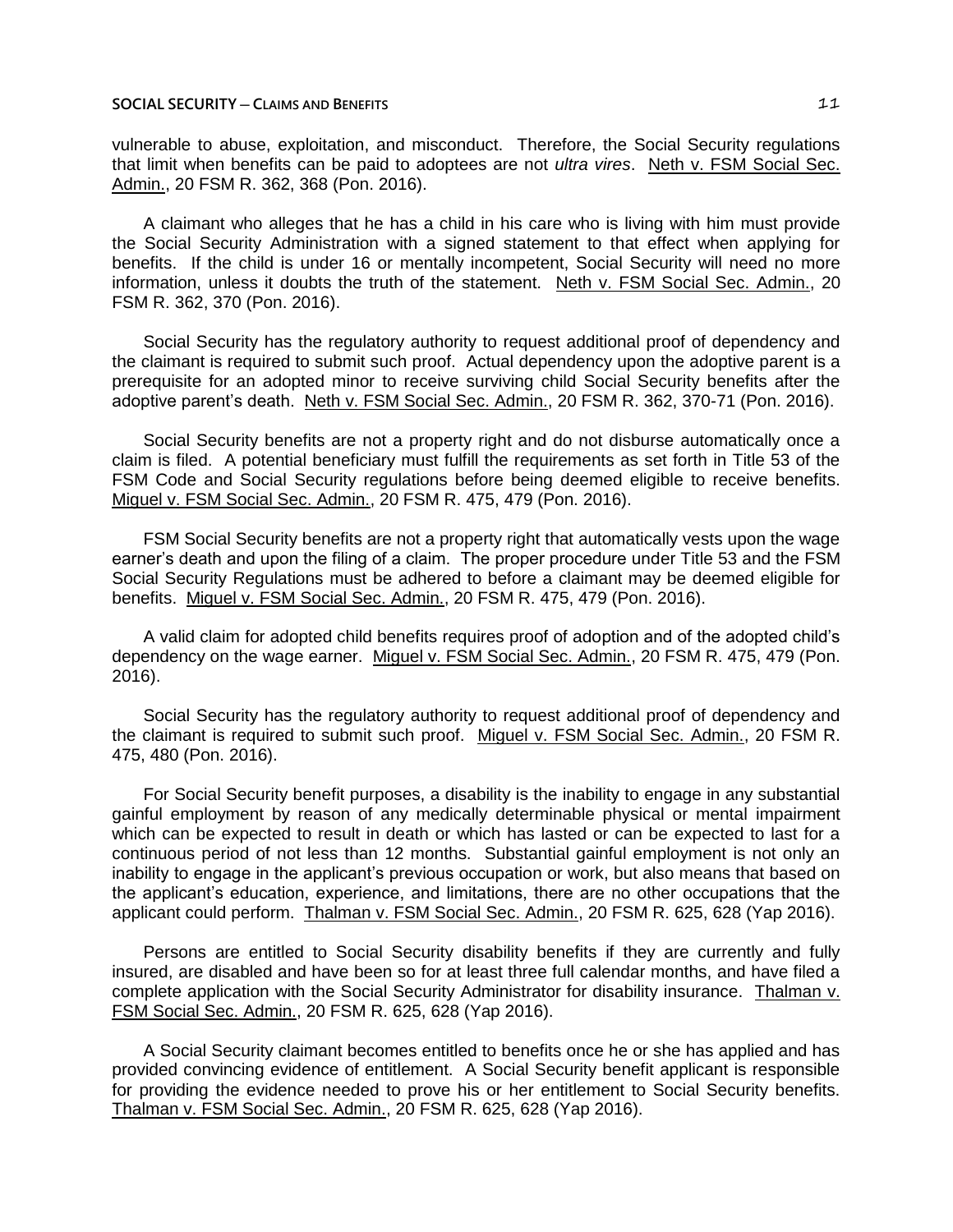When a Social Security decision was supported by competent, material, and substantial evidence that the applicant was not disabled because he was capable of engaging in his former occupation or a similar occupation, that finding is conclusive as to the fact that, when Social Security and later the Social Security Board made their determinations, the applicant was not sufficiently impaired to qualify as disabled for Social Security disability benefits. Thalman v. FSM Social Sec. Admin., 20 FSM R. 625, 628 (Yap 2016).

Anyone aggrieved by a Social Security Board final order may obtain a review of that order in the FSM Supreme Court trial division by filing in court, within 60 days after the entry of the order, a written petition praying that the order be modified or set aside in whole or in part. The court may order the Board to take additional evidence in such manner and upon such conditions as the court considers proper, and the Board may thereafter modify its findings and order. The court's judgment on the record is final, subject to review by the FSM Supreme Court appellate division upon petition of any aggrieved party, including the Board, filed within 60 days from judgment. Seiola v. FSM Social Sec. Admin., 21 FSM R. 205, 209 (Pon. 2017).

Under 53 F.S.M.C. 603(6) and FSM Social Security Regulation § 100.2 as amended in 2012, disability is defined as the inability to engage in any substantial gainful employment by reason of any physical or mental impairment that can be expected to last for a continuous period of not less than 12 months. Seiola v. FSM Social Sec. Admin., 21 FSM R. 205, 209 (Pon. 2017).

A five-step sequential evaluation process is used to determine an applicant's eligibility for disability benefits. Seiola v. FSM Social Sec. Admin., 21 FSM R. 205, 210 (Pon. 2017).

Social Security may deny a disability benefits application when the applicant is able to perform light and sedentary work. Seiola v. FSM Social Sec. Admin., 21 FSM R. 205, 211-12 (Pon. 2017).

Once a disability applicant meets the burden of proof under the first four requirements of the five-step sequential evaluation process, the burden shifts to Social Security to show that the applicant can perform other jobs ─ Social Security must show that employment positions are available in the FSM that suit the applicant's experience and education before the denial of benefits can be upheld. Seiola v. FSM Social Sec. Admin., 21 FSM R. 205, 212 (Pon. 2017).

FSM Social Security benefits are not a property right, and all the proper steps and requirements must be fulfilled before an individual is eligible for benefits. Celestine v. FSM Social Sec. Admin., 21 FSM R. 263, 266 (Pon. 2017).

The process by which spousal benefits cease is governed under § 100.16 of the Social Security regulations. Celestine v. FSM Social Sec. Admin., 21 FSM R. 263, 267 (Pon. 2017).

If Social Security receives convincing evidence from any credible source that a surviving spouse who is receiving social security benefits has re-married, the surviving spouse benefits will cease unless the surviving spouse proves that he or she has not remarried. Celestine v. FSM Social Sec. Admin., 21 FSM R. 263, 268 (Pon. 2017).

When, based on the administrative hearing and the evidence on the record, the Social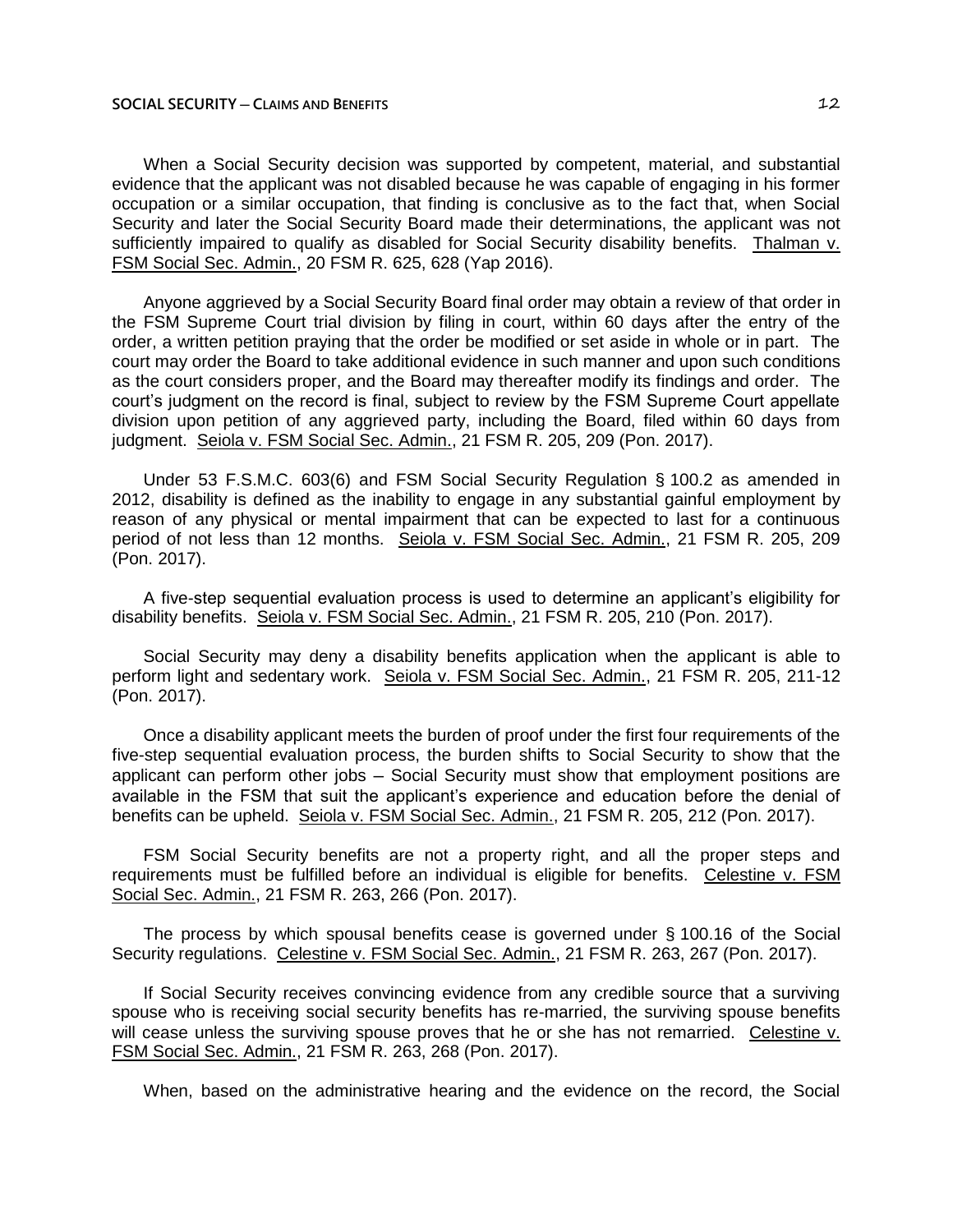Security Board's decision to cease spousal benefits was supported by competent, material, and substantial evidence, it was therefore conclusive, and even though the plaintiff produced additional evidence to support her claim that she had not remarried, Social Security's discontinuance of spousal benefits will be affirmed. Celestine v. FSM Social Sec. Admin., 21 FSM R. 263, 268 (Pon. 2017).

When a plaintiff, since she lacks standing to sue, cannot identify any specific interests that her son would assert if her interest was transferred to him, the matter will be dismissed without prejudice to allow the son to assert any claims he may have against the FSM Social Security Administration. Welson v. FSM Social Sec. Admin., 21 FSM R. 348, 351 (Pon. 2017).

The statutory delegation of rule-making authority to Social Security implicitly recognizes its relative competence and expertise to ensure an efficient and equitable means to evaluate whether a claimant qualifies for benefits. Eliam v. FSM Social Sec. Admin., 21 FSM R. 412, 416 (App. 2018).

Social security regulations are entitled to great deference because Congress has given Social Security full power and authority to promulgate regulations necessary or appropriate to carry out the agency's function and therefore Social Security regulations are not *ultra vires*. Eliam v. FSM Social Sec. Admin., 21 FSM R. 412, 417 (App. 2018).

A child who is dependent upon a person entitled to old age benefits or who was dependent upon an individual who died fully insured or currently insured, is entitled, upon filing an application, to a child's insurance benefit, but actual dependency upon the adoptive parent is a prerequisite for an adopted minor to receive surviving social security benefits after the adoptive parent's death. Eliam v. FSM Social Sec. Admin., 21 FSM R. 412, 417 (App. 2018).

Social Security's list of "preferred evidence" is not too restrictive because "preferred" does not connote exclusive and because it allows an applicant, at the Administrator's discretion, to adduce supplementary evidence — any other documents or evidence that will prove the child's dependency on the insured. Eliam v. FSM Social Sec. Admin., 21 FSM R. 412, 419 (App. 2018).

The list of preferred evidence set forth in the Social Security regulations streamlines the decision-making process by providing a means to efficiently and equitably evaluate dependency and makes it easier for applicants to know what evidence they need to produce for a successful application. As such, pursuant to the statutory authority to implement the social security program, the promulgated regulations are consistent with the legislature's intent. Eliam v. FSM Social Sec. Admin., 21 FSM R. 412, 419 (App. 2018).

When an applicant was notified that evidence of dependency was lacking and did not apply to adduce additional evidence, the Board's findings as to the facts, if supported by competent, material and substantial evidence, are conclusive since there was no further evidence of dependency proffered. Thus, the trial court's grant of summary judgment in Social Security's favor was proper, since the applicant failed to adduce sufficient evidence of dependency, as required by statute. Eliam v. FSM Social Sec. Admin., 21 FSM R. 412, 419 (App. 2018).

The standard of review for social security cases is highly deferential. The appellate court must presume the trial court's finding that the Board's action was valid and affirm the decision if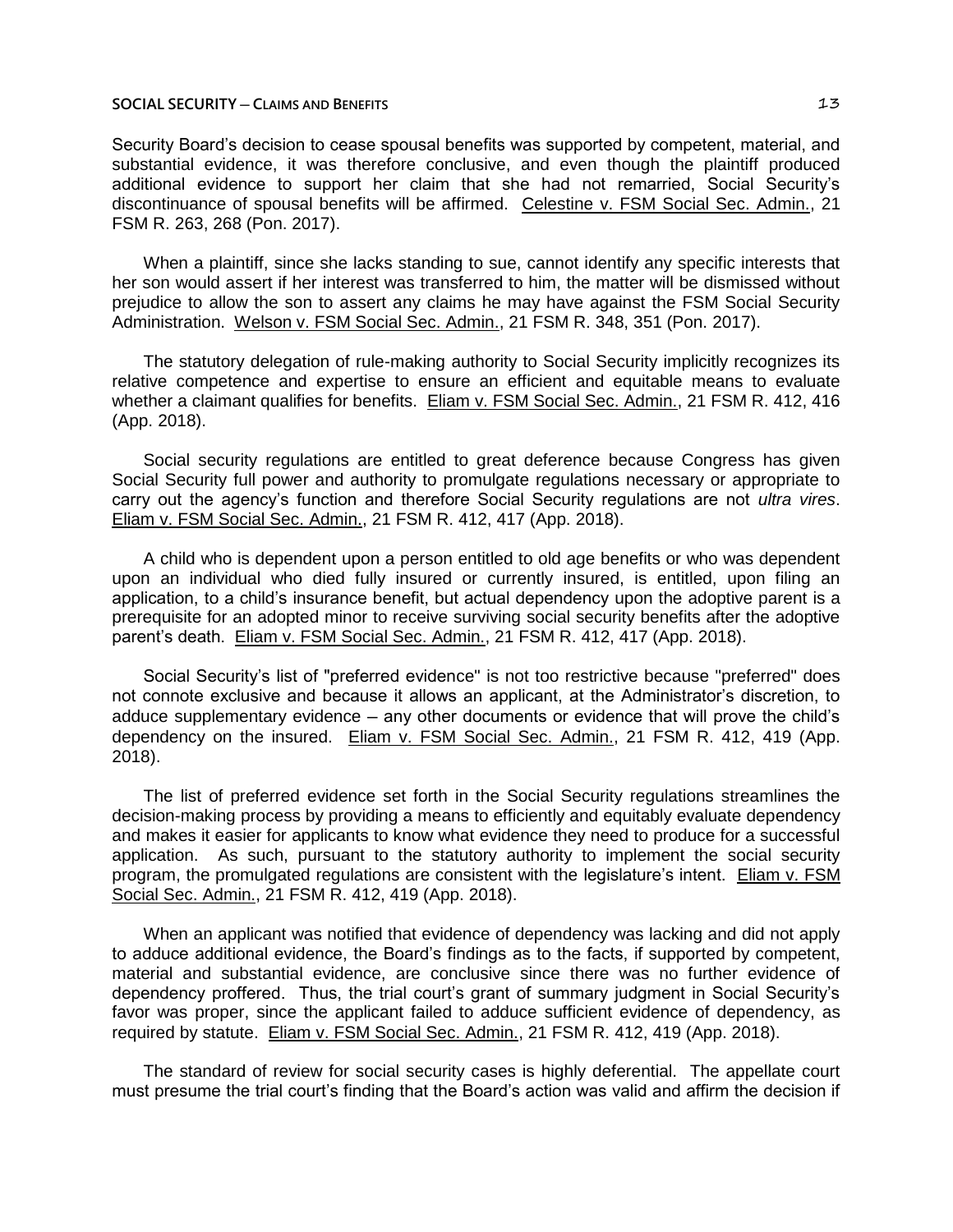a reasonable basis, or substantial evidence, exists for it. The appellate court's role is to determine whether the trial court was correct in upholding the Board's decision. In doing so, it reviews the Board's decision to make sure that it applied the correct legal standards and reviews the entire administrative record to ascertain whether its findings are supported by substantial evidence. Hadley v. FSM Social Sec. Admin., 21 FSM R. 420, 424 (App. 2018).

A court will consider additional evidence at the aggrieved party's motion only when supported by reasonable grounds for failure to adduce the evidence in the hearing before the Social Security Board, and when the claimant made no such showing of a reasonable failure to elicit evidence, the remaining question is whether the Board's final order rests on findings of fact that are supported by competent, material, and substantial evidence, and if the court so concludes, then the Board's findings of fact are conclusive. Hadley v. FSM Social Sec. Admin., 21 FSM R. 420, 424-25 (App. 2018).

When the applicant testified at the administrative level that the marriage was accepted by members of her community; that she and her partner had been living together for three years; that she has a sacred Pohnpeian title exclusively given to the wife of the second in chief, which is her partner's title; that her title is derived from being her partner's customary wife; and that she serves as her partner's wife at traditional feasts, Social Security's determination that she had remarried was valid since there was a reasonable basis, or substantial evidence, for its decision. Hadley v. FSM Social Sec. Admin., 21 FSM R. 420, 427-28 (App. 2018).

In reviewing the evidence in the record below, the court must recognize that it is primarily Social Security's task to assess the witnesses' credibility, the admissibility of evidence, and to resolve factual disputes since substantial evidence is a deferential standard, which is more than a scintilla or some evidence, but less than a preponderance of evidence. The court does not assume the fact-finder's role, since the issue is purely one of law. Hadley v. FSM Social Sec. Admin., 21 FSM R. 420, 428 (App. 2018).

When the court finds substantial evidence in the record supporting Social Security Board's findings, it must affirm the Board's decision that the applicant remarried and is thus not entitled to further social security survivor benefits as a result thereof. Hadley v. FSM Social Sec. Admin., 21 FSM R. 420, 428 (App. 2018).

An adopted child applying for benefits under the FSM Social Security system must complete an application and show dependency on the insured. Robert v. FSM Social Sec. Admin., 21 FSM R. 490, 493 (Kos. 2018).

A valid claim for Social Security benefits as an adopted child requires proof of adoption and of the adopted child's dependency on the wage earner. Robert v. FSM Social Sec. Admin., 21 FSM R. 490, 493 (Kos. 2018).

Social Security has the regulatory authority to request additional proof of dependency and the claimant is required to submit such proof since actual dependency upon the adoptive parent is a prerequisite for an adopted minor to receive surviving child Social Security benefits after the adoptive parent's death. Robert v. FSM Social Sec. Admin., 21 FSM R. 490, 493-94 (Kos. 2018).

When the immunization records that listed the children's natural mothers did not support the benefits claim because it did not show the children's dependency on the adoptive parents; when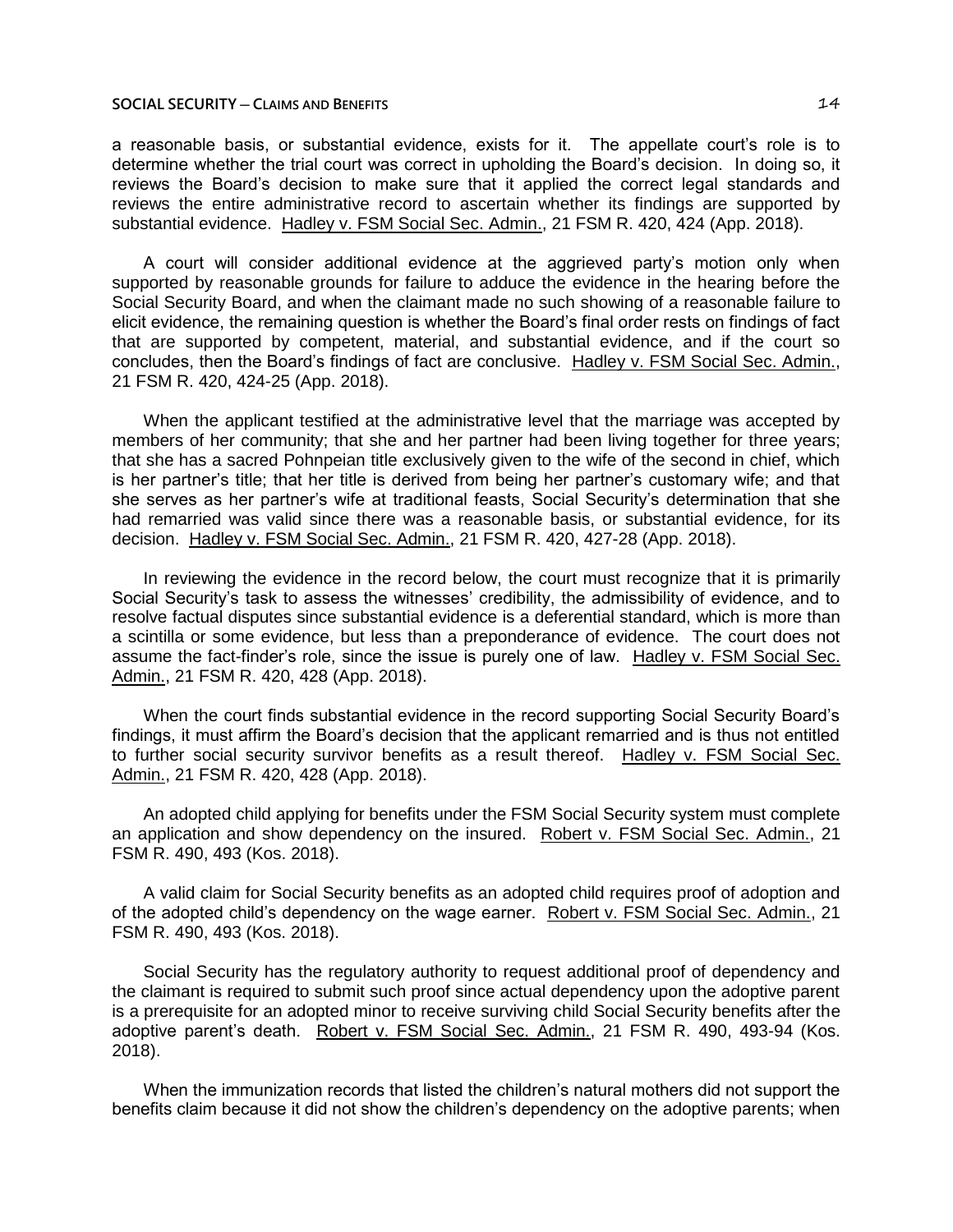no additional evidence was submitted after the hearing for the court to consider; and when the census records show the adopted children in the same household as the wage-earner adoptive parent and his daughters, the natural mothers, the court will remand the matter to the Board to determine whether the children were dependent on the wage-earner's disability payments; whether the children's mothers were employed at the time; and whether dependency would be presumed if the child lived with the adoptive parents. Robert v. FSM Social Sec. Admin., 21 FSM R. 490, 494-95 (Kos. 2018).

That the adoptive father is not identified as the children's parent on official forms may be of little significance in determining dependency. Some forms are necessarily confusing because the question of "parent" can be ambiguous, especially with respect to medical records. Robert v. FSM Social Sec. Admin., 22 FSM R. 388, 392 (Kos. 2019).

A child is deemed dependent upon his proven natural parent or adoptive parent unless such parent was not living in the same household with or contributing to the child's support. Robert v. FSM Social Sec. Admin., 22 FSM R. 388, 393 (Kos. 2019).

Regardless of arguments about the application of presumptions, case law requires a determination of the adoptive children's "actual dependency" on the deceased adoptive parent. This does not regard a presumption. It is a factual inquiry and primarily focused on documentary evidence. Robert v. FSM Social Sec. Admin., 22 FSM R. 388, 394 (Kos. 2019).

A valid claim for adopted child benefits requires proof of adoption and of the adopted child's dependency on the wage earner. Robert v. FSM Social Sec. Admin., 22 FSM R. 388, 394 (Kos. 2019).

Social Security has the regulatory authority to request additional proof of dependency and the claimant is required to submit such proof. Actual dependency upon the adoptive parent is a prerequisite for an adopted minor to receive surviving child Social Security benefits after the adoptive parent's death. Robert v. FSM Social Sec. Admin., 22 FSM R. 388, 394 (Kos. 2019).

A Social Security claimant becomes "entitled" to benefits once he or she has applied and has provided convincing evidence of entitlement. A Social Security benefit applicant is responsible for providing the evidence needed to prove his or her entitlement to Social Security benefits. Robert v. FSM Social Sec. Admin., 22 FSM R. 388, 394 (Kos. 2019).

Regulations provide Social Security with wide discretion in obtaining evidence that it considers determinative on the issue of an adopted child's dependency. The Social Security Administrator has the discretion to request any documents or evidence that will prove the child's dependency on the insured person. Robert v. FSM Social Sec. Admin., 22 FSM R. 388, 394-95 (Kos. 2019).

Based on the wide discretion granted to Social Security under regulation § 100.22 to determine dependency, a request for evidence of the adopted child's "economic dependency" is within the scope of the Board's authority. Robert v. FSM Social Sec. Admin., 22 FSM R. 388, 395 n.7 (Kos. 2019).

While the court recognizes the difficulties a Social Security claimant may have in substantiating her claim, the burden of proof remains with the applicant as a matter of law and does not shift to the Social Security Administration. Robert v. FSM Social Sec. Admin., 22 FSM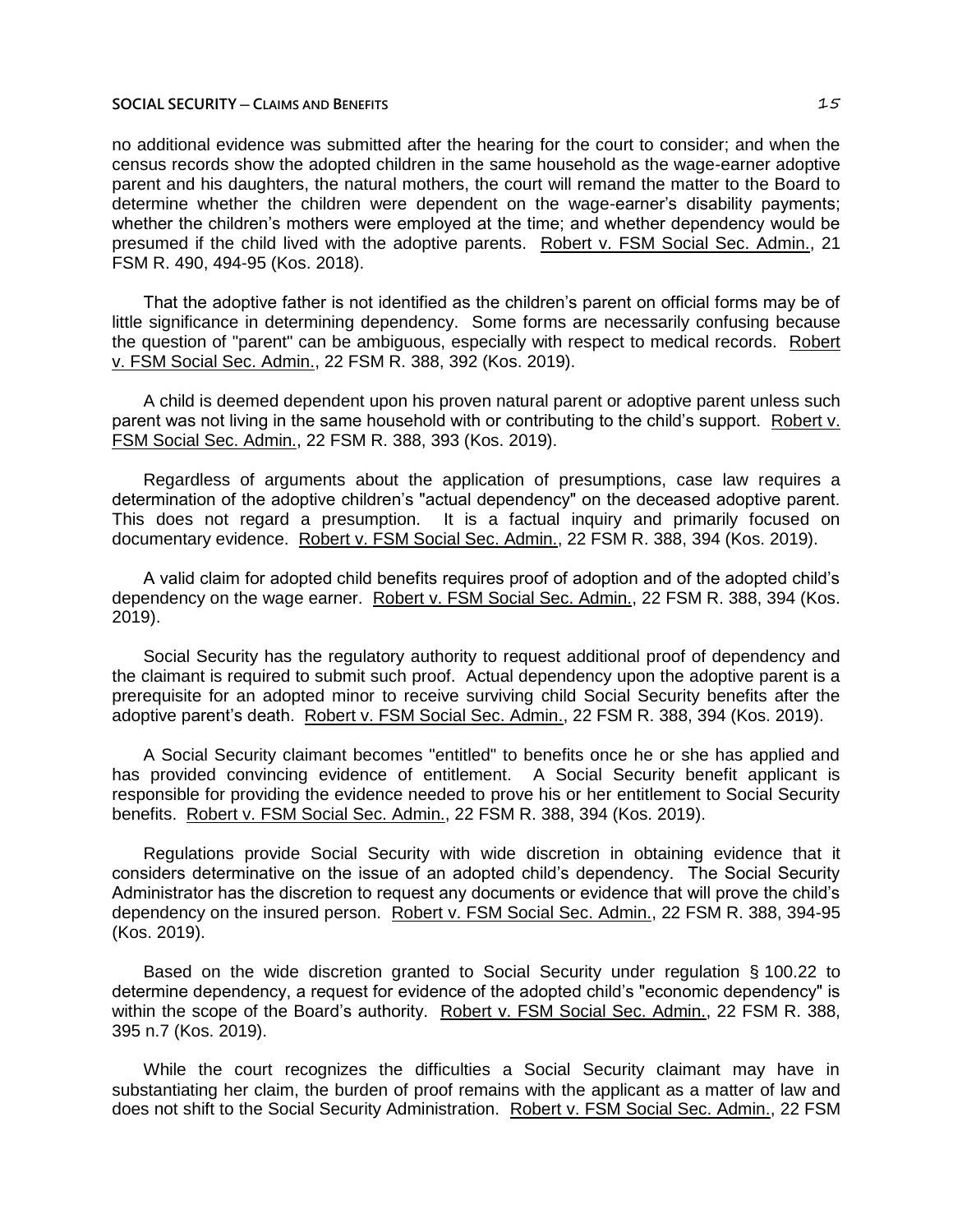R. 388, 396 (Kos. 2019).

─ Taxes, Liens, and Penalties

For Social Security purposes, wages means payment, salary, or compensation for employment, whether received in cash or a medium other than cash, such as meals. FSM Social Sec. Admin. v. Kingtex (FSM), Inc. (I), 7 FSM R. 280, 284 (Yap 1995).

Social Security contributions are taxed from both employer and employee, and the employer is responsible for assessing the employee's contribution and withholding it from wages as and when paid. FSM Social Sec. Admin. v. Kingtex (FSM), Inc. (I), 7 FSM R. 280, 285 (Yap 1995).

The cash value of meals provided by the employer, even if provided for the convenience of the employer, constitute wages subject to the social security tax. FSM Social Sec. Admin. v. Kingtex (FSM), Inc. (I), 7 FSM R. 280, 288 (Yap 1995).

Both employer and employee must pay a tax or contribution to the social security trust fund. It is the employer's responsibility to deduct the employee's contribution from the wages it pays. FSM Social Sec. Admin. v. Kingtex (FSM), Inc. (II), 7 FSM R. 365, 367 (Yap 1996).

Social security taxes are a percentage calculated from the wages actually received by the employee not from the amount in the employment contract. FSM Social Sec. Admin. v. Kingtex (FSM), Inc. (II), 7 FSM R. 365, 367 (Yap 1996).

The maximum statutory penalty that may be assessed for failure to pay social security taxes is \$1000. FSM Social Sec. Admin. v. Kingtex (FSM), Inc. (II), 7 FSM R. 365, 368 (Yap 1996).

Interest on unpaid social security taxes is assessed at 12% from date due until paid even if part of a court judgment and even though court judgments normally bear a 9% interest rate. FSM Social Sec. Admin. v. Kingtex (FSM), Inc. (II), 7 FSM R. 365, 370 (Yap 1996).

The Social Security Administration is entitled to its reasonable attorney's fees and costs when a court determines that a contribution is due. FSM Social Sec. Admin. v. Kingtex (FSM), Inc. (II), 7 FSM R. 365, 370 (Yap 1996).

Under 53 F.S.M.C. 605(3) an employer is delinquent each quarter that it fails to both file a report and pay within ten days after the end of the quarter. Therefore an employer may be subject to the maximum penalty of \$1,000 each time (quarter) it is delinquent. FSM Social Sec. Admin. v. Kingtex (FSM) Inc., 8 FSM R. 129, 132 (App. 1997).

Both interest, 53 F.S.M.C. 605(4), and penalties, 53 F.S.M.C. 605(3), may be applied to an employer who is delinquent, as was intended by Congress. FSM Social Sec. Admin. v. Kingtex (FSM) Inc., 8 FSM R. 129, 132-33 (App. 1997).

When Congress has specifically given Social Security, not the courts, the discretion to levy a penalty and limited that discretion to \$1,000 a quarter and Social Security has exercised its discretion by levying a penalty less than that allowed by the statute, the court is generally bound to enforce it. The courts cannot usurp the power Congress granted to another governmental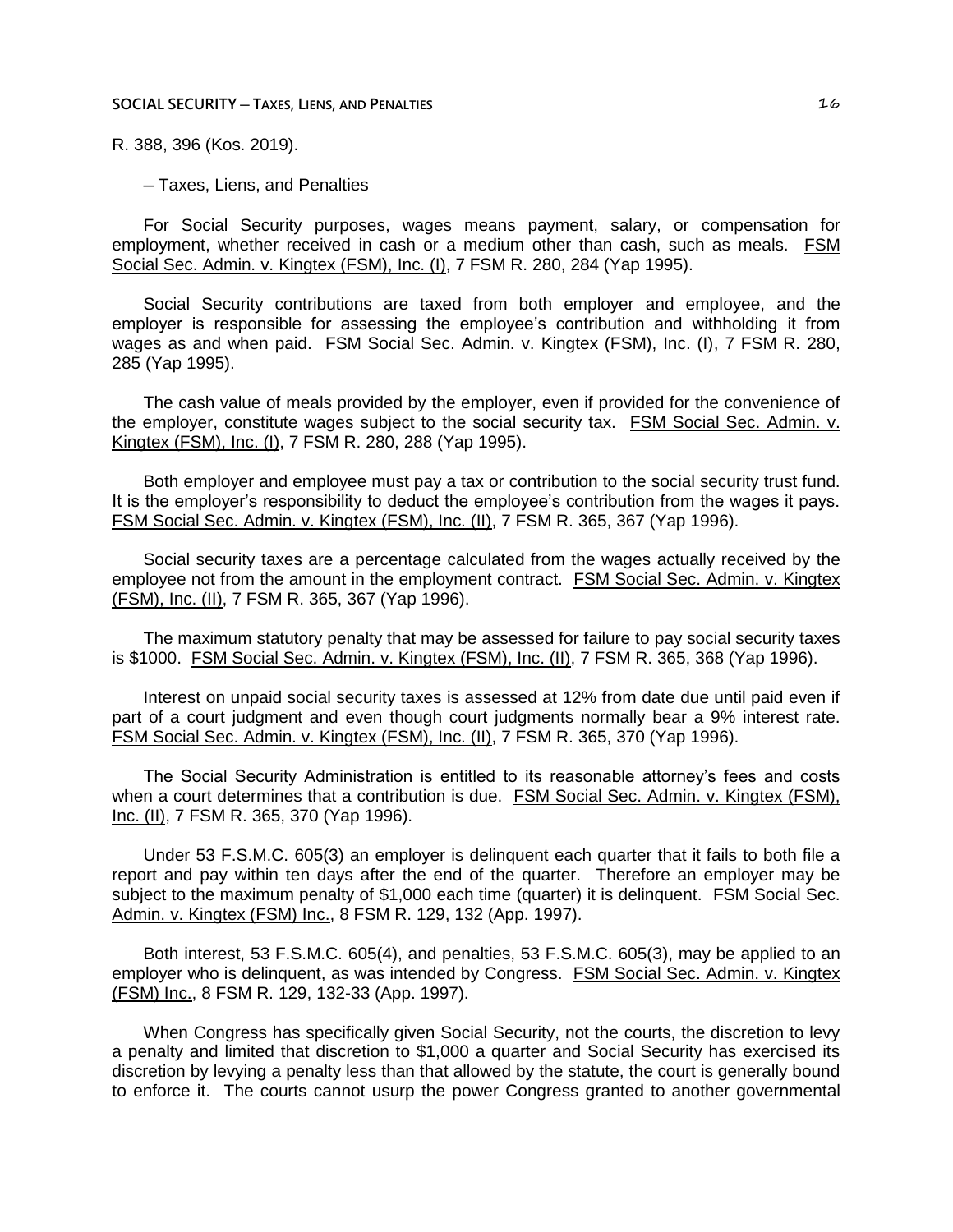## **SOCIAL SECURITY** — **TAXES**, LIENS, AND PENALTIES **17**

body. FSM Social Sec. Admin. v. Kingtex (FSM) Inc., 8 FSM R. 129, 133 (App. 1997).

A trial court may, pursuant to 53 F.S.M.C. 605(4), award attorney's fees and collection costs, including fees for a successful appeal, to the Social Security Administration. FSM Social Sec. Admin. v. Kingtex (FSM) Inc., 8 FSM R. 129, 134 (App. 1997).